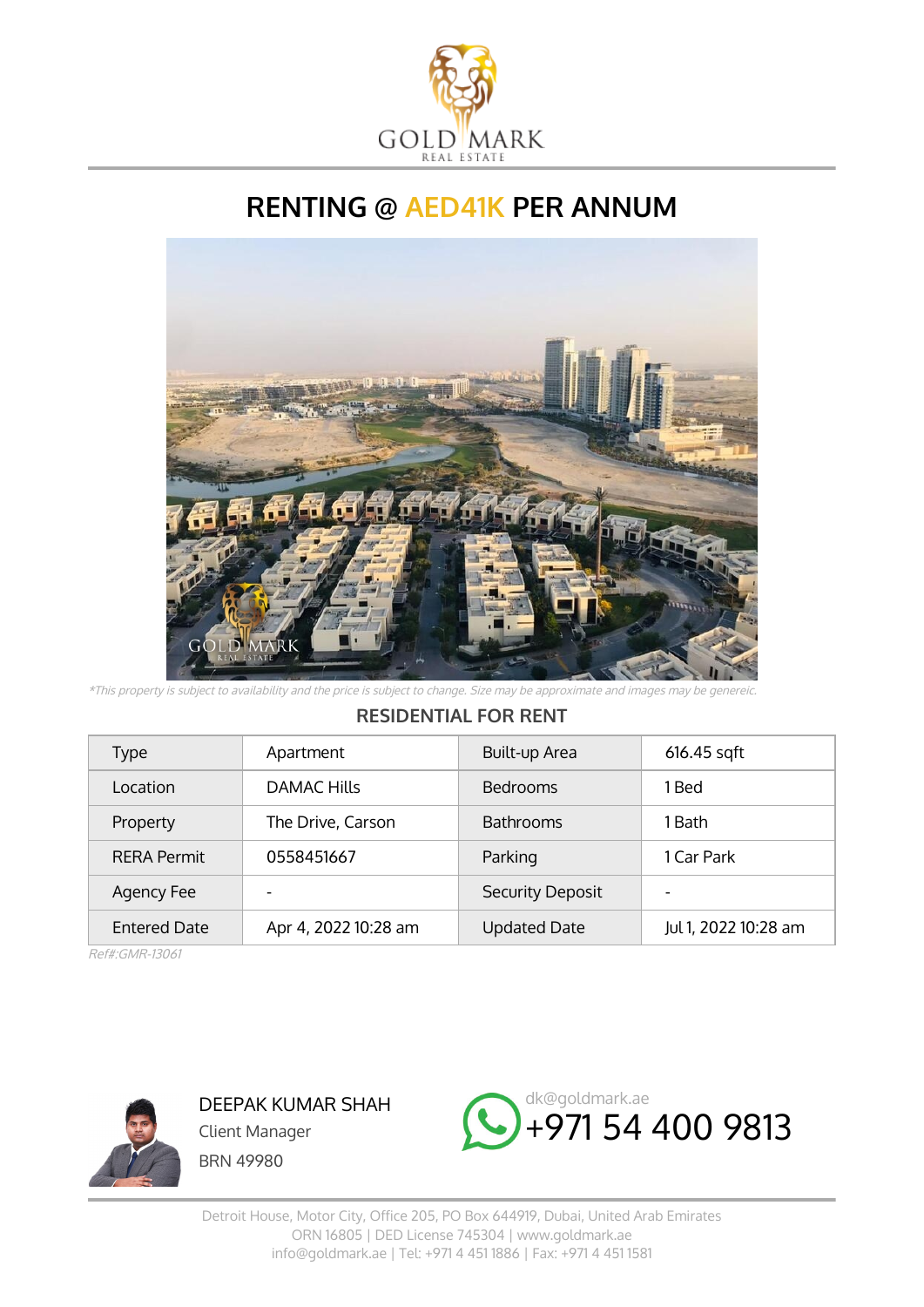

**Gold Mark Mark Real Estate** is pleased to offer spacious 1 Bedroom with Semi Closed kitchen **apartment for rent in Damac Hills 1** Community in Carson Tower B Building.

- 1 Bedroom
- Semi Close Kitchen
- 1 Bathroom
- Built in wardrobes
- Covered parking
- With Kitchen Appliances
- Rent 40,999 AED

Built Up Area : 616.45 sq. ft.

## **Community facilities:**

- Shaded children play area
- Swimming pools
- Community Gym
- Community center

Carson Towers a new concept of Damac Properties, it comprises three residential towers. Offering Studio, 1, 2 Bedroom Apartments across the entire DAMAC Hills development. Located in the supreme location overlooking the Trump International Golf Club Dubai, there's a staggering choice of outdoor Facilities within easy reach. Living in these apartments, you'll feel the experienced ambiance of the delightfully styled lobby, which sets the scene for your advent home.

Contact our Property Consultant Deepak for more info or to organize a property viewing at +971 544009813 | dk@goldmark.ae

With over 5 years of experience, Gold Mark is a leading real estate company that assists thousands of clients in searching and securing properties in all areas of Dubai.



DEEPAK KUMAR SHAH Client Manager BRN 49980